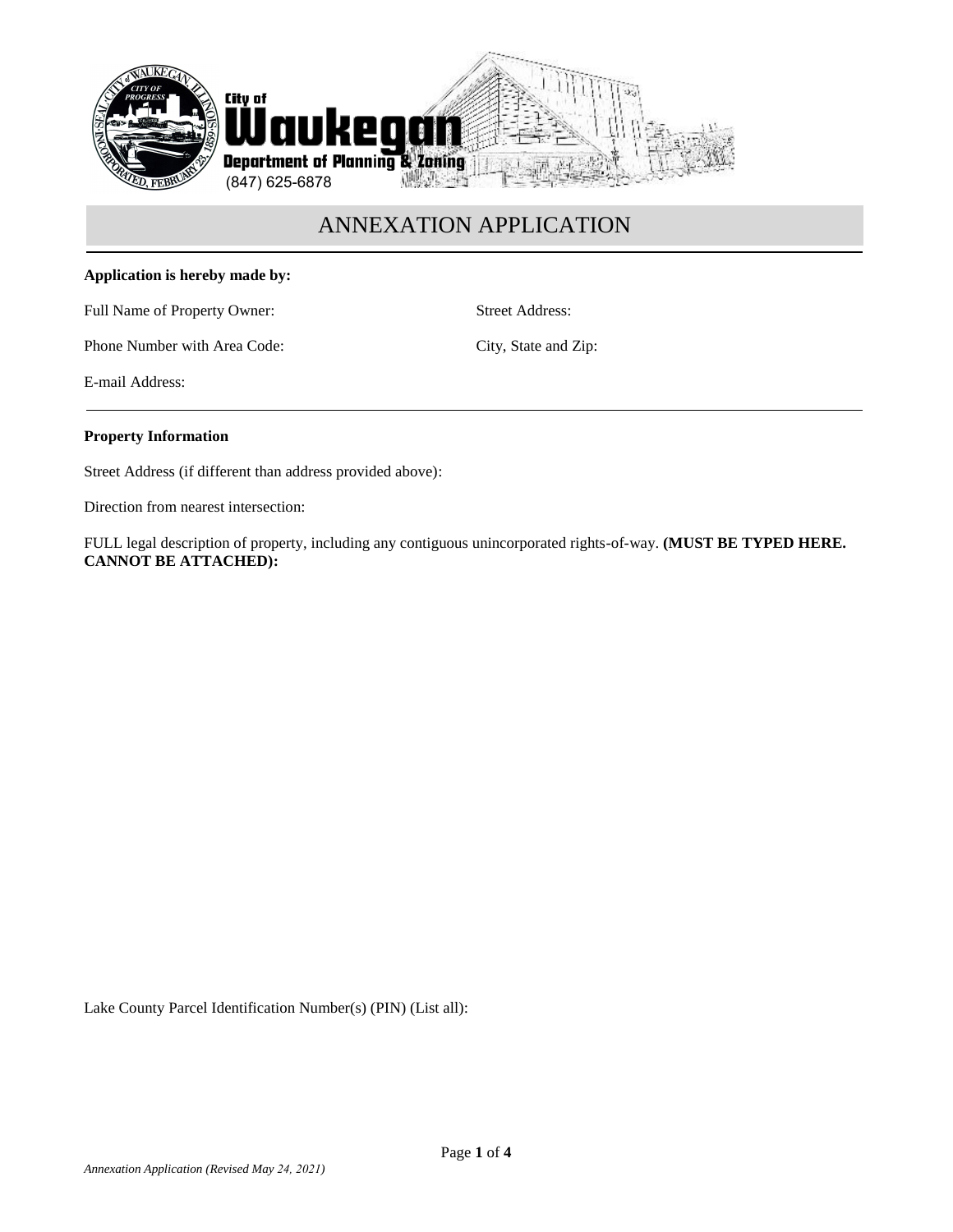### **Parcel Information**

- **1. Size of Parcel(s):** Length: Width: Square Feet: Acres:
- **2. Current zoning classification under the Lake County Ordinance (contact the Lake County Planning, Building and Development at (847) 377-2600):**

### **3. The above-referenced premises proposed for annexation is:**

 $\bigcirc$  Improved with (list utilities):

Unimproved

### **4. Currently used as:**

- **5. Number of people residing on the premises:**
- **6. Names of registered voters residing on the premises:**

**Registered Voter:**

**Registered Voter:**

**Registered Voter:**

**Registered Voter:**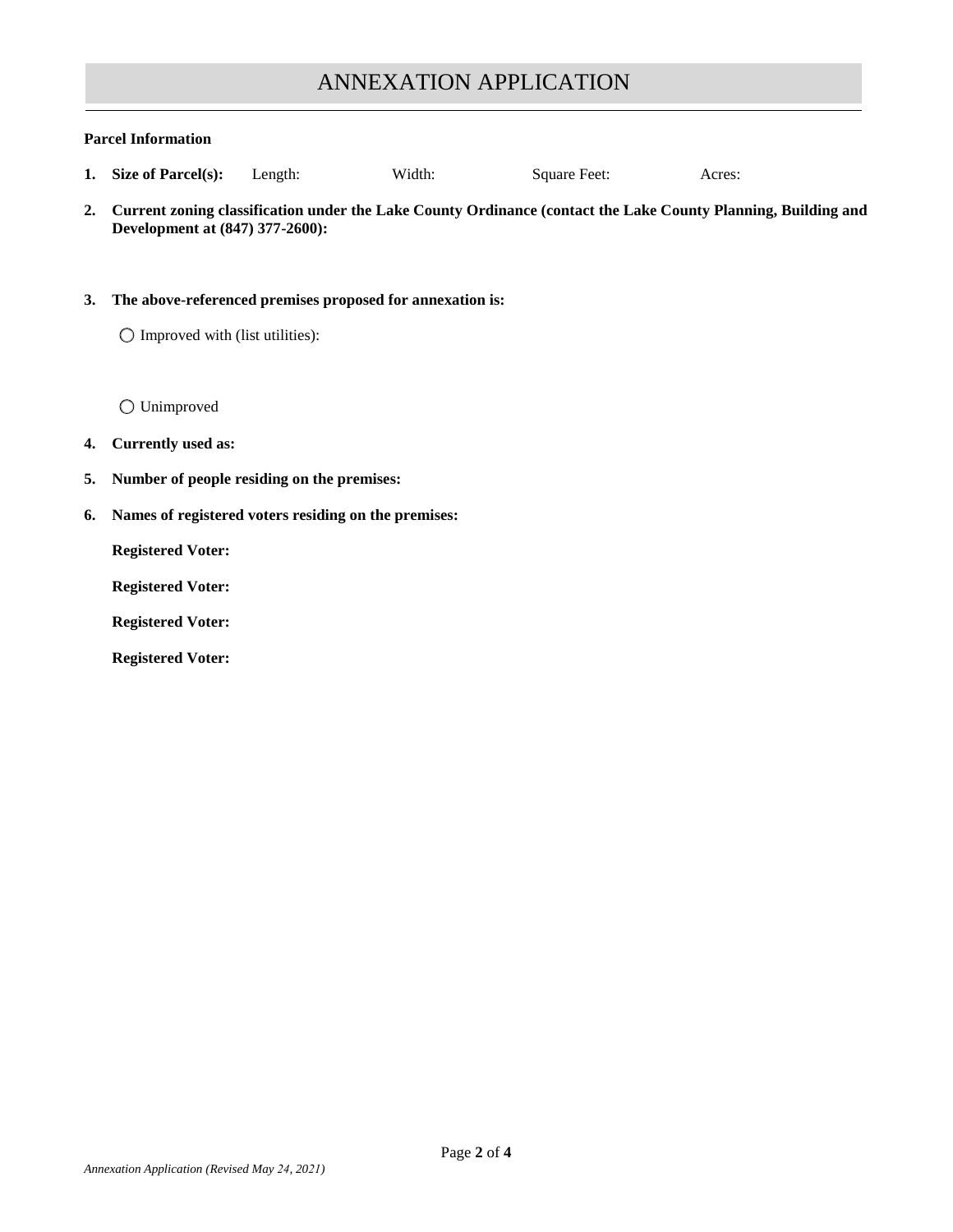### **Signatures and Notary Seal**

I (We) certify that all of the above statements and statements on any documents or drawings submitted herewith are true to the best of my (our) knowledge and belief.

Name of Applicant Signature of Applicant and Date

Name of Property Owner Signature of Property Owner and Date

## **SIGNATURE BY THE PROPERTY OWNER GRANTS ACCESS TO THE PROPERTY IN QUESTION TO THE CITY OF WAUKEGAN, ITS STAFF, COMMISSION AND CITY COUNCIL MEMBERS.**

**NOTARY**

STATE OF )

COUNTY OF <u>Services</u>

I, the undersigned, a Notary Public, in and for said County, in the State aforesaid, DO HEREBY CERTIFY THAT

) SS.

### (NAME OF APPLICANT)

is/are personally known to me, that said person(s) appeared before me this day in person and severally acknowledged that he/she/they signed and delivered the forgoing owners authorization above as his/her/their free and voluntary act for the uses and purposes herein set forth.

Given under my hand and Notary Seal, this  $\frac{1}{2}$  day of  $\frac{1}{2}$  , 20 ...

Signature of Notary Public

NOTARY SEAL